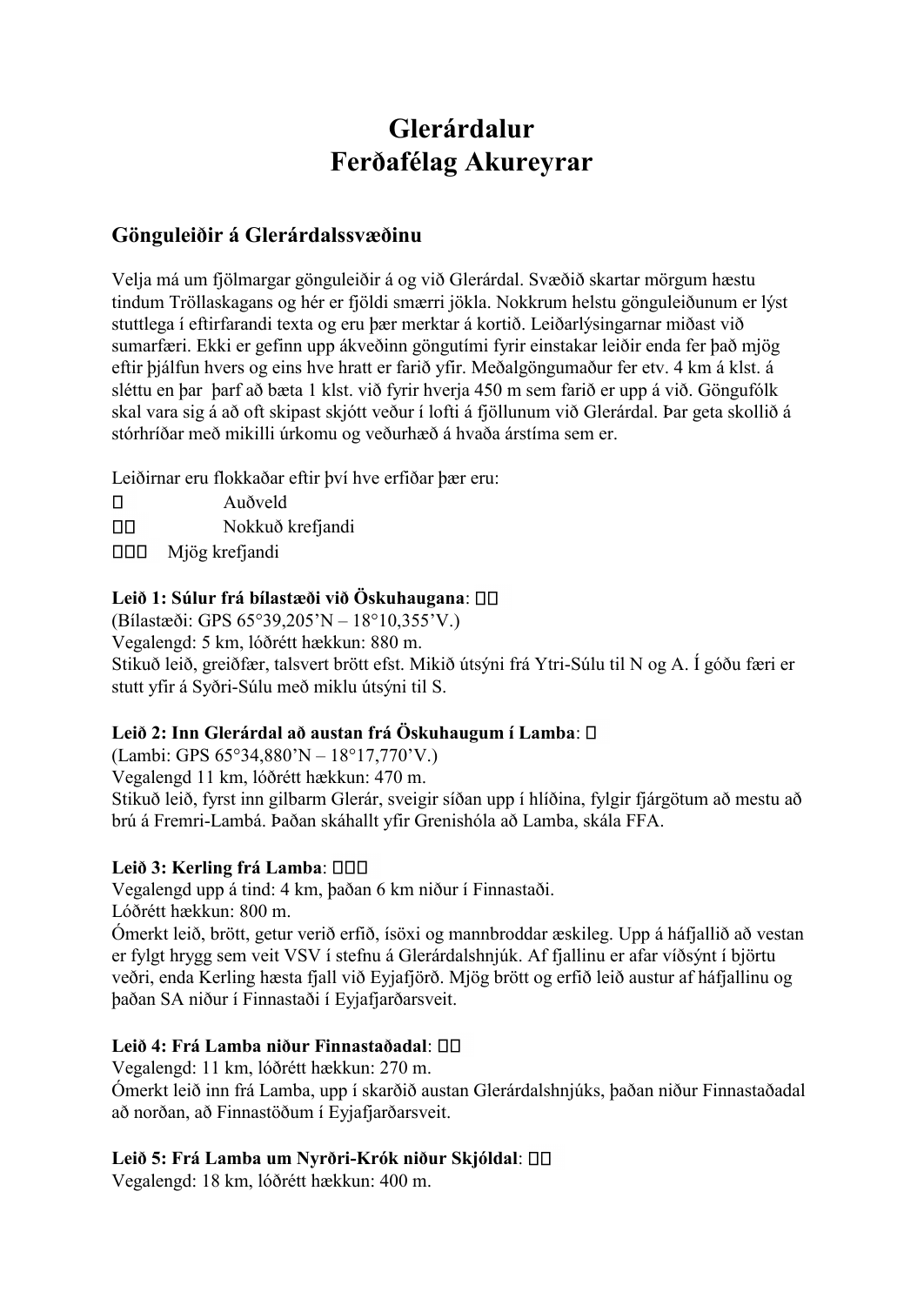Ómerkt leið, frá Lamba inn í botn Glerárdals, upp í skarðið vestan Stórastalls, þaðan niður Nyrðri-Krók að vestan og svo niður Skjóldal sunnan ár að Miklagarði í Eyjafjarðarsveit.

## **Leið 6: Frá Lamba niður Bægisárdal**:

Vegalengd: 15 km, lóðrétt hækkun: 620 m.

Ómerkt leið, fyrst er gengið niður að Glerá innanvert við Lamba þar sem oftast er hægt að vaða yfir ána. Þaðan er gengið upp hlíðina vestan Glerár upp á Hrútaskeið og V í skarðið milli Steinsfells og Tröllatinds. Þaðan niður Bægisárjökul og út Bægisárdal að vestan að Syðri-Bægisá.

## **Leið 6a: Frá Lamba á Tröllafjall**:

Vegalengd: 7 km, lóðrétt hækkun: 850 m.

Ómerkt leið, fylgir leið 6 upp í skarðið milli Steinsfells og Tröllatinds. Þaðan er gengið til NA yfir Tröllatind og upp á Tröllahyrnu, bratt en torfærulítið. Þaðan er greið leið norður á hátind Tröllafjalls, sem er annað hæsta fjall við Eyjafjörð. Af fjallinu er geysivíðsýnt í björtu veðri.

## **Leið 7: Frá Lamba norður Glerárdal að vestan**:

Vegalengd 12 km, allt niður í móti að kalla.

Gengið er niður að Glerá innanvert við Lamba þar sem oftast má vaða yfir hana (sjá Leið 6), þaðan út vesturbakka Glerár að göngubrú á Fremri-Lambá, nokkur hundruð metra uppi í gili Fremri-Lambár. Þessi leið er að nokkru stikuð. Þaðan er haldið áfram út vesturbakka Glerár að Heimari-Lambá. Þar norðan við er fylgt fjárgötum ofan við gilbarm Glerár út yfir Illugilin og út á bílveg neðan vatnstankanna í vesturhlíð Glerárdals. Að lokum er farið austur yfir gil Glerár um göngubrú á Glerá á milli Fremri- og Heimari-Hlífár og upp á Öskuhaugana.

## **Leið 7a: Frá Lamba upp að Tröllunum og Vatninu (Tröllaspegli):**

Vegalengd frá Lamba að brú á Fremri-Lambá: 7 km, lóðrétt hækkun: 450 m. Leið 7 er fylgt vestur fyrir Glerá suðvestan Lamba, þá er haldið upp sunnan og vestan við Hausinn upp að Tröllunum, mjög sérkennilegum berggöngum austan í Tröllafjalli. Þaðan er gengið NA niður að Vatninu og svo áfram niður að brúnni á Fremri-Lambá. Fallegt útsýni yfir Glerárdal af þessari leið.

## **Leið 8: Frá Skíðastöðum á Strýtu**:

Vegalengd: 6 km, lóðrétt hækkun: 950 m.

Ómerkt leið, víða mjög brött, ísöxi og mannbroddar æskileg nema um hásumar. Gengið frá Skíðastöðum, upp með skíðalyftunum, svo í norður frá efstu lyftunni að Mannshrygg. Fara má upp bratta fönn sunnan í hryggnum eða klifra upp hrygginn að austan upp á Hlíðarfjall. Þaðan er gengið til SV vestan á Hlíðarfjalli, niður á Vindheimajökul norðaustan við Strýtu og svo upp norðausturhrygg Strýtu á hátindinn. Geysivíðsýnt af tindinum í björtu veðri.

Tekið saman í desember 1993 og endurskoðað í júní 1997 og í júlí 2003. Gönguleiðanefnd FFA

## **Ferðafélag Akureyrar**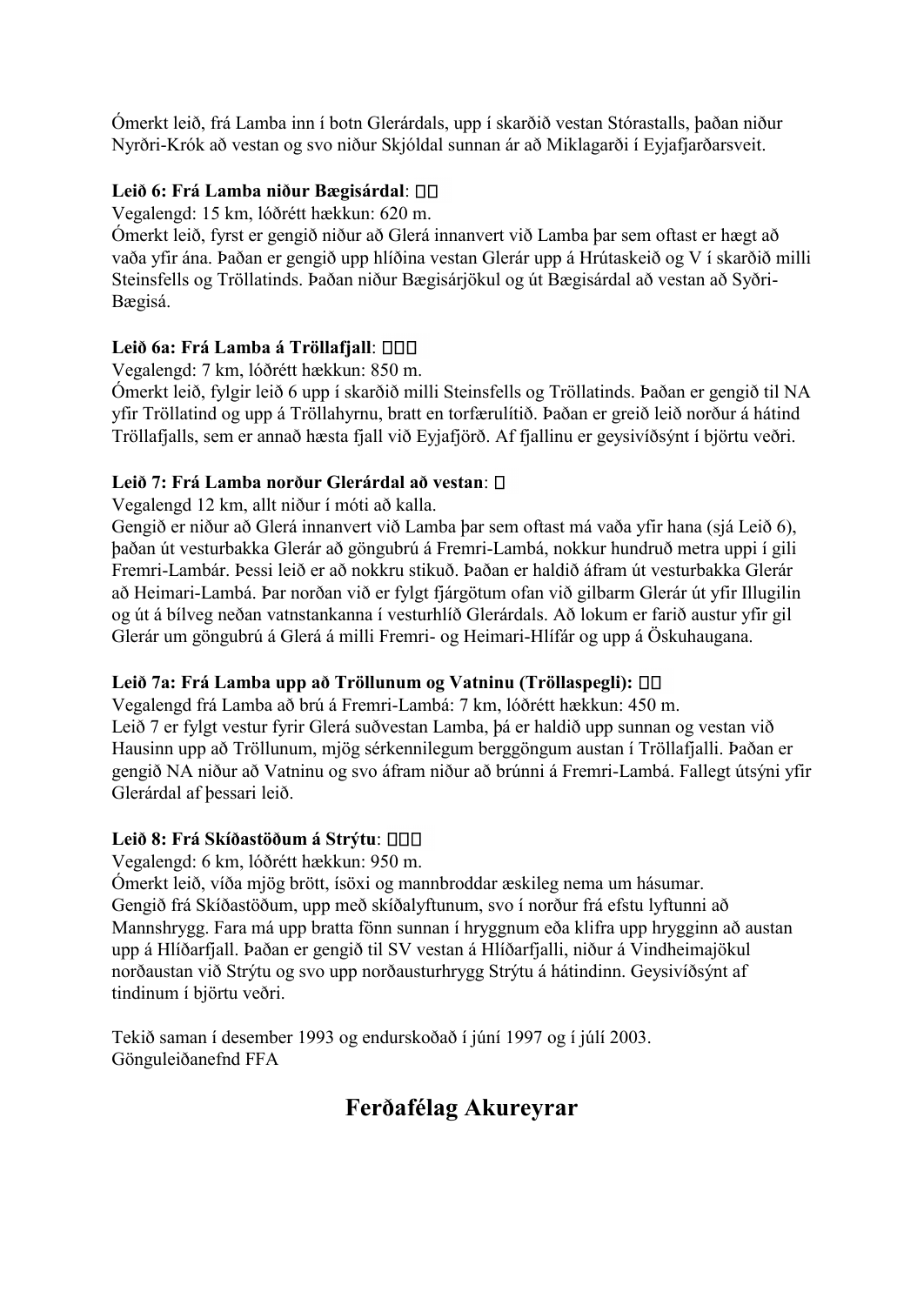Ferðafélag Akureyrar (FFA) er sjálfstæð deild innan Ferðafélags Íslands. Heimilisfang FFA: Strandgata 23, 600 Akureyri, sími: 462 2720, fax: 462 7240, veffang: [www.ffa.est.is,](http://www.ffa.est.is/) netfang: [ffa@li.is.](mailto:ffa@li.is)

-------------------------------------------------

## **Walking routes in the Glerárdalur-area.**

There is a great variety of walking- and climbing routes in the Glerárdalur-area. The valley is surrounded by many of the highest peaks in Northern Iceland and there are many glaciers here. Some of the most popular routes which are marked on the map are described in the following text. The description applies to summer conditions. No attempt is made to give walking times. An average walker may walk 4 km per hour and on top of that one should add one hour for every 450 m of climbing. For routes No. 1-7, the most accessible car park is at the rubbish tip of Akureyri-town. Walkers and climbers should beware that the weather conditions in these mountains are often unpredictable. Storms and blizzards may set in suddenly, in any month of the year.

The routes are graded according to how strenuous they are:

- $\Box$ Easy walking.
- $\Box$ More strenuous walking or scrambling.
- 000 Strenuous walking or scrambling on steep slopes

#### **Route 1: Súlur from Öskuhaugar (rubbish tip):**

(Car park: GPS 65°39.205'N – 18°10.355'W.)

Distance to summit: 5 km, vertical ascent: 880 m.

The route is marked by yellow/red sticks, quite steep on the upper reaches. Fine view from Ytri-Súla to N and E. In good conditions, walk from the summit of Ytri-Súla to Syðri-Súla which offers an excellent view to S.

#### **Route 2: In along the eastern side of Glerárdalur to the hut Lambi**:

(The hut: GPS 65°34.880'N – 18°17.770'W.)

Distance: 11 km, vertical ascent: 470 m.

The route is marked by yellow/red sticks. It starts at Öskuhaugar, at first following the eastern rim of the gorge of river Glerá, then the route turns away from the river to the slope of the valley, mostly following sheep paths to a pedestrian bridge across the the small river Fremri-Lambá. From there, follow the sticks across the hilly Grenishólar to the hut.

#### **Route 3: From the hut Lambi to the summit of Kerling**:

Distance to summit: 4 km, from there to Finnastaðir-farm: 6 km, vertical ascent: 800 m. The route is unmarked, can be very difficult, ice-axe and crampons often necessary. The route up to the top plateau of Kerling follows a buttress on the western side of the mountain, facing the mountain Glerárdalshnjúkur. In fine weather the view from the summit is most spectacular, Kerling being the highest mountain in the Eyjafjörður-area (1538 m). The experienced climber may choose a very steep and difficult route east off the mountain and down in a south-easterly direction to the farm Finnastaðir in Eyjafjarðarsveit.

#### **Route 4: From the hut Lambi down through the valley Finnastaðadalur**: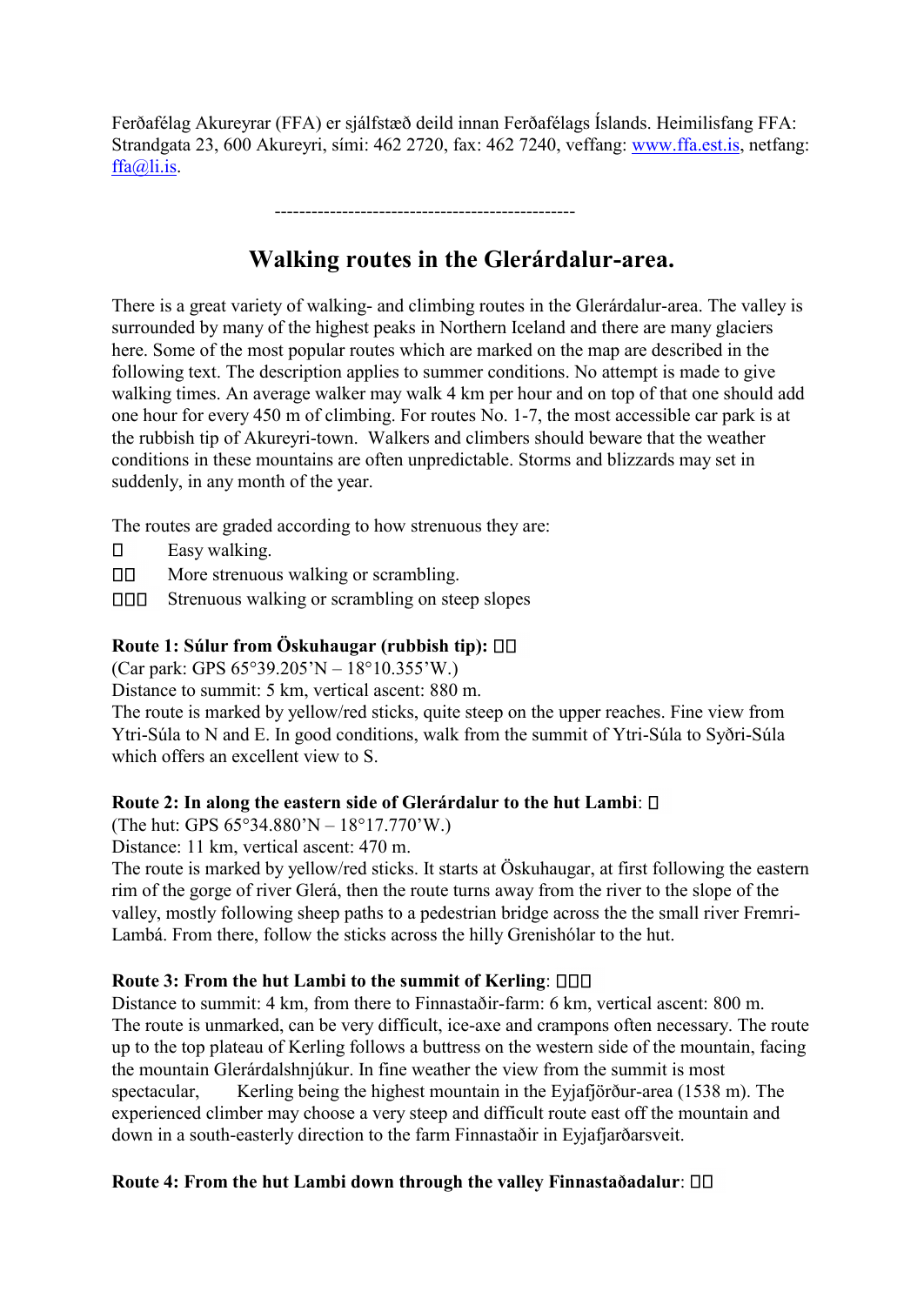Distance: 11 km, vertical ascent: 270 m.

The route is unmarked, from the hut in along the eastern side of Glerárdalur-valley, then up to the pass (1000 m above sea level) between Glerárdalshnjúkur and Kerling, then east along the north side of Finnastaðadalur down to the farm Finnastaðir.

#### **Route 5: From the hut Lambi through the cwm Nyrðri-Krókur and down through the valley Skjóldalur:**

Distance: 18 km, vertical ascent: 400 m.

The route is unmarked, from the hut in along the eastern side of Glerárdalur up to the pass immediately to the west of the mountain Stóristallur, from there down on the western side of the river in the cwm Nyrðri-Krókur, then towards the east down through the Skjóldalurvalley, keeping to the south of the river, to the farm Mikilgarður in Eyjafjarðarsveit.

#### **Route 6: From the hut Lambi down Bægisárdalur-valley**:

Distance: 15 km, vertical ascent: 620 m.

The route in unmarked. First, walk SW from Lambi down to the river Glerá where it is normally possible to wade across the river. After crossing the river, climb to the plateau Hrútaskeið, then bear right to the pass between the peaks Steinsfell and Tröllatindur. From there, descend N down the Bægisárjökull-glacier and then down the Bægisárdalur-valley, keeping W of the river, to the farm Syðri-Bægisá.

#### **Route 6a: From the hut Lambi to the summit of Tröllafjall**:

Distance to the summit: 7 km, vertical ascent: 850 m.

The route is unmarked, follows route 6 up to the pass between the peaks Steinsfell and Tröllatindur. From the pass, ascend across the summit of Tröllatindur up to the summit of Tröllahyrna. This is steep but relatively straight forward. From the summit of Tröllahyrna, continue N to the summit of Tröllafjall, 1483 m, the 2nd highest summit in the area. In clear weather the view from the mountain is breathtaking.

## **Route 7: From the hut Lambi down the Glerárdalur-valley to the west of river Glerá**:

Distance: 12 km, practically all downhill.

Walk from the hut SW to the river Glerá as in route 6. Follow the west bank of the river down the valley, mostly along sheep paths, partly marked by yellow/red sticks. There is a pedestrian bridge on the tributary Fremri-Lambá. Then follow the bank of river Glerá down to the tributary Heimari-Lambá after which the route follows sheep paths above the gorge of river Glerá, to the road leading up to the freshwater wells serving Akureyri-town. Continue down the road until you see a sign for a pedestrian bridge across river Glerá which takes you back to the car park at the rubbish tip (Öskuhaugar).

#### **Route 7a: From the hut Lambi up to Tröllin and Tröllaspegill**:

Distance from Lambi to bridge on Fremri-Lambá: 7 km, vertical ascent: 450 m. The route follows route 7 from the hut across the river Glerá. From there ascend on the W side of the hill "Hausinn"up to the very prominent pinnacles called Tröllin (the Trolls) which protrude out of the scree on the eastern side of mount Tröllafjall. From the pinnacles, descend NE to the small lake Tröllaspegill (Trollmirror). Continue NE from there down to the bridge across Fremri-Lambá. Spectacular views across Glerárdalur-valley from this route.

#### **Route 8: From the skihotel to the summit of Strýta on Vindheimajökull-glacier**: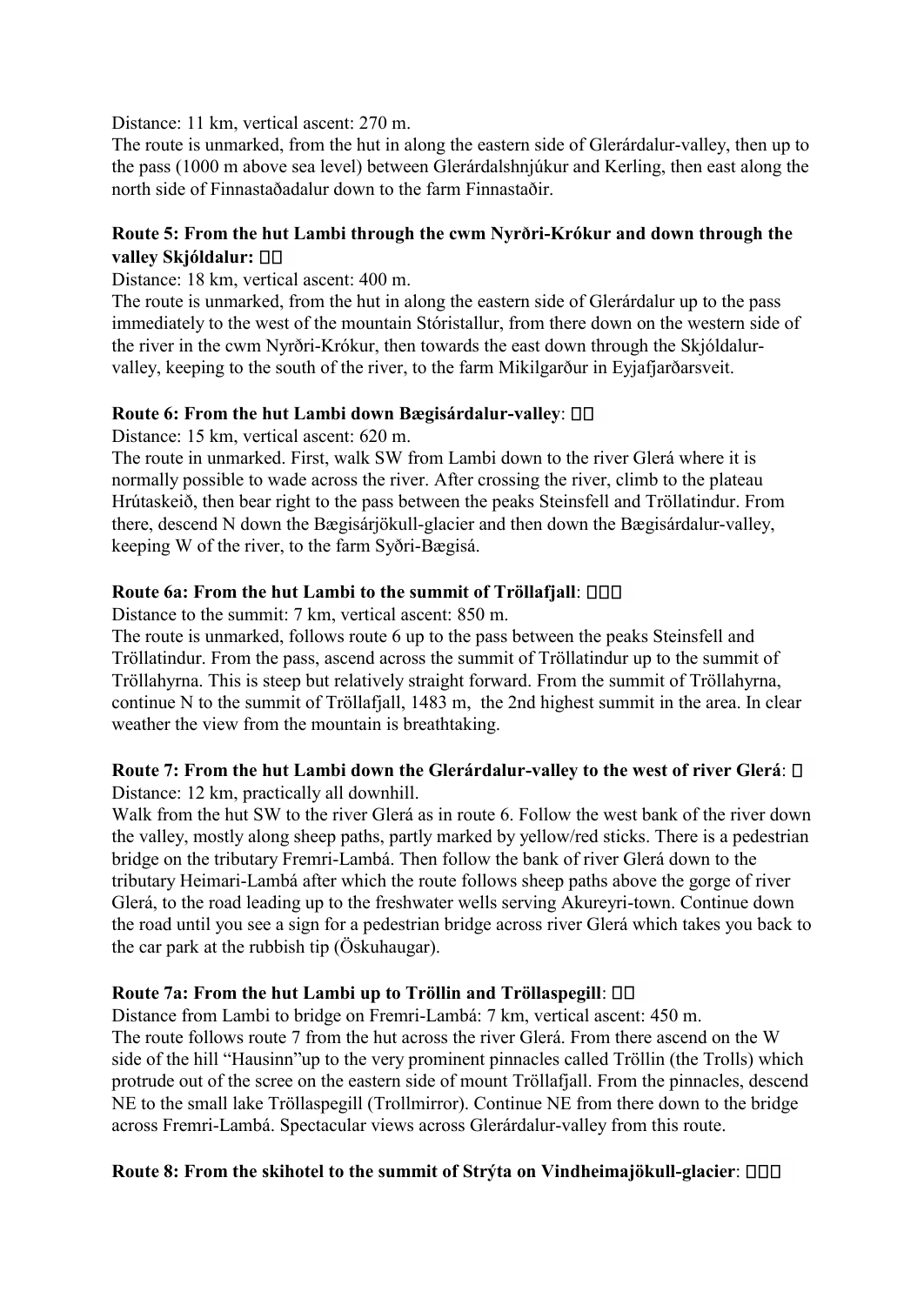Distance: 6 km, vertical ascent: 950 m.

The route is unmarked, very steep in places, crampons and ice-axe advisable except in the height of the summer. Walk uphill from the skihotel (Skíðastaðir), along the skilifts, then northward from the uppermost lift up to a prominent ridge: "Mannshryggur." Either climb up a very steep snowslope on the southern side of the ridge or climb up the eastern end of the ridge, onto the plateau of mount Hlíðarfjall. Fine view over Akureyri from Hlíðarfjall. Continue SW towards the very prominent pyramid called Strýta. Descend onto the glacier Vindheimajökull before reaching the foot of the NE ridge of Strýta. Climb up the ridge to the summit (1456 m). In clear weather the view - in all directions from the summit - is absolutely breathtaking.

Compiled by the Walking Route Committee of the Touring Club of Akureyri in December 1993. Reprinted with minor modifications in June 1997 and in July 2003.

## **Ferðafélag Akureyrar (the Touring Club of Akureyri)**

**Ferðafélag Akureyrar** is a branch of the Iceland Touring Association. The office of the club is in Strandgata 23, IS-600 Akureyri, Iceland. Tel: +354-462 2720, fax: +354-462 7240, website: [www.ffa.est.is,](http://www.ffa.est.is/) e-mail: [ffa@li.is.](mailto:ffa@li.is)

## **Wanderungen im Glerárdalur-Gebiet**

Im Tal Glerárdalur und seiner Umgebung gibt es viele Wandermöglichkeiten mit mehreren herausfordernden Berggipfeln und kleinen Kargletschern.

Nachfolgend sind einige Wandervorschläge, die auf der Karte eingezeichnet sind. Da es keine eigentlichen Wanderwege gibt, handelt es sich wie sonst meist in Island um

Geländewanderungen; nur die beiden ersten unten aufgeführten Wanderrouten sind mit Holzpfählen markiert. Keine Wanderungszeiten sind hier gegeben, weil diese immer sehr individuell sind. Vielleicht geht man 4 km pro Stunde auf flachem Boden und dazu sollte man eine Stunde pro 450 m Anstieg zusetzen. Für Touren No. 1-7 kann man mit Auto zum Parkplatz bei der Mülldeponie fahren, welche auch gleichzeitig für die vorgeschlagenen Routen den Endpunkt bildet.

Wanderer sollte darauf achten dass in den Bergen jederzeit plötzliche Wetterumstürze zu erwarten sind. Auch im Sommer sind heftige Schneestürme mit hohen Windstärken möglich.

Schwierigkeitsgrade:

- Leicht  $\Box$
- ПD. Mittelschwer
- <u>nnn</u> Schwer

**Wanderroute 1: Wanderung auf den Berg Súlur. Ausgangspunkt: Öskuhaugar (Mülldeponie der Stadt Akureyri ):**

(Parkplatz: GPS 65°39.205'N – 18°10.355'W.) 5 km, Anstieg: 880 m.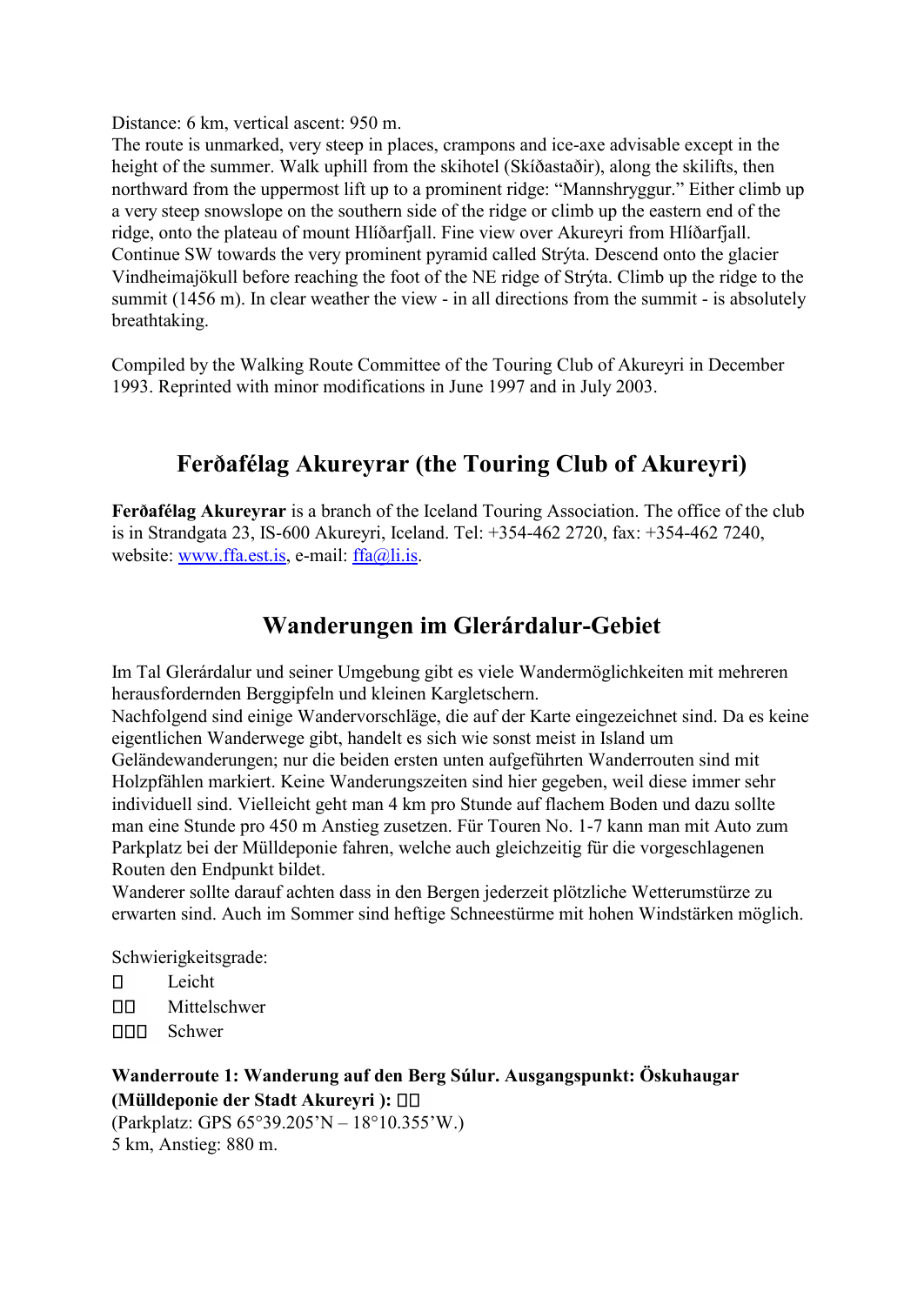Mit Holzpfählen markiert, die letzte Strecke steil. Vom Nordgipfel gute Aussicht nach N, O und W, vom Südgipfel auch nach S.

### **Wanderroute 2: Das östliche Glerárdalur bis zur Hütte Lambi. Ausgangspunkt: Mülldeponie:**

(Die Hütte: GPS 65°34.880'N – 18°17.770'W.) 11 km, Anstieg: 470 m. Mit Holzpfählen markiert, zunächst oberhalb der Glerá-Schlucht den Fluss entlang, dann schräg bergauf und weitgehend auf Schafspuren zur Brücke des Flusses Fremri-Lambá. Von dort durch die Moränenlandschaft Grenishólar bis Lambi.

### **Wanderroute 3: Von Lambi auf den Berg Kerling**:

4 km auf den Gipfel, weitere 6 km bis Finnastaðir. Anstieg: 800 m.

Nicht markiert, steil, schwierig. Eispickel und Steigeisen manchmal erforderlich. Auf den Gipfel geht es längs eines felsigen Bergrückens, der von Kerling Richtung Glerárdalshnjúkur (WSW) geht. Kerling ist der höchste Berg am Eyjafjörður und bietet bei schönem Wetter einen herrlichen Ausblick. Vom Ostrand des Berges geht es sehr steil bergab (in dem steilen immerwährenden Schneefeld ist manchmal eine Querspalte!) und dann nach SE bis zum Hof Finnastaðir in Eyjafjarðarsveit.

#### **Wanderroute 4: Von Lambi das Tal Finnastaðadalur entlang**:

11 km, Anstieg: 270 m. Nicht markiert; von Lambi SW talaufwärts über den Bergpass östlich des Glerárdalshnjúkur, dann die Nordflanke des Finnastaða-Tales entlang bis zum Hof Finnastaðir.

## **Wanderroute 5: Von Lambi durch die Täler Nyrðri-Krókur und Skjóldalur**:

18 km, Anstieg: 400 m.

Nicht markiert; von Lambi SW aufwärts bis zum Ende des Glerártales, über den Pass westlich von Stóristallur, von dort längs der Westflanke von Nyrðri-Krókur und der Südseite von Skjóldalur bis zum Hof Mikligarður in Eyjafjarðarsveit.

#### **Wanderroute 6: Von Lambi durch das Tal Bægisárdalur**:

15 km, Anstieg: 620 m.

Nicht markiert; von Lambi geht es etwa 500 m SW hinunten bis zum Fluss Glerá, wo man normal den Fluss durchwaten kann. Von dort geht es schräg bergauf zur Terrasse Hrútaskeið, schliesslich in westlicher Richtung auf den Bergpass zwischen den Gipfeln Steinsfell und Tröllatindur. Von dort über den Gletscher Bægisárjökull, dann westlich am Fluss Bægisá entlang bis zum Hof Syðri-Bægisá.

## **Wanderroute 6a: Von Lambi auf den Berg Tröllafjall**:

7 km, Anstieg: 850 m.

Nicht markiert; zunächst - wie bei Wanderroute 6 beschrieben - auf den Pass zwischen Steinsfell und Tröllatindur. Von dort in nordöstlicher Richtung über den Tröllatindur und auf den Gipfel Tröllahyrna (steil aber ohne besondere Schwierigkeiten). Von Tröllahyrna geht es steil auf den höchsten Gipfel von Tröllafjall, den zweithöchsten am Eyjafjörður. Bei schönem Wetter sehr gute Aussicht. Am Ostrand auf vornüberhängende Schneewächten achten!